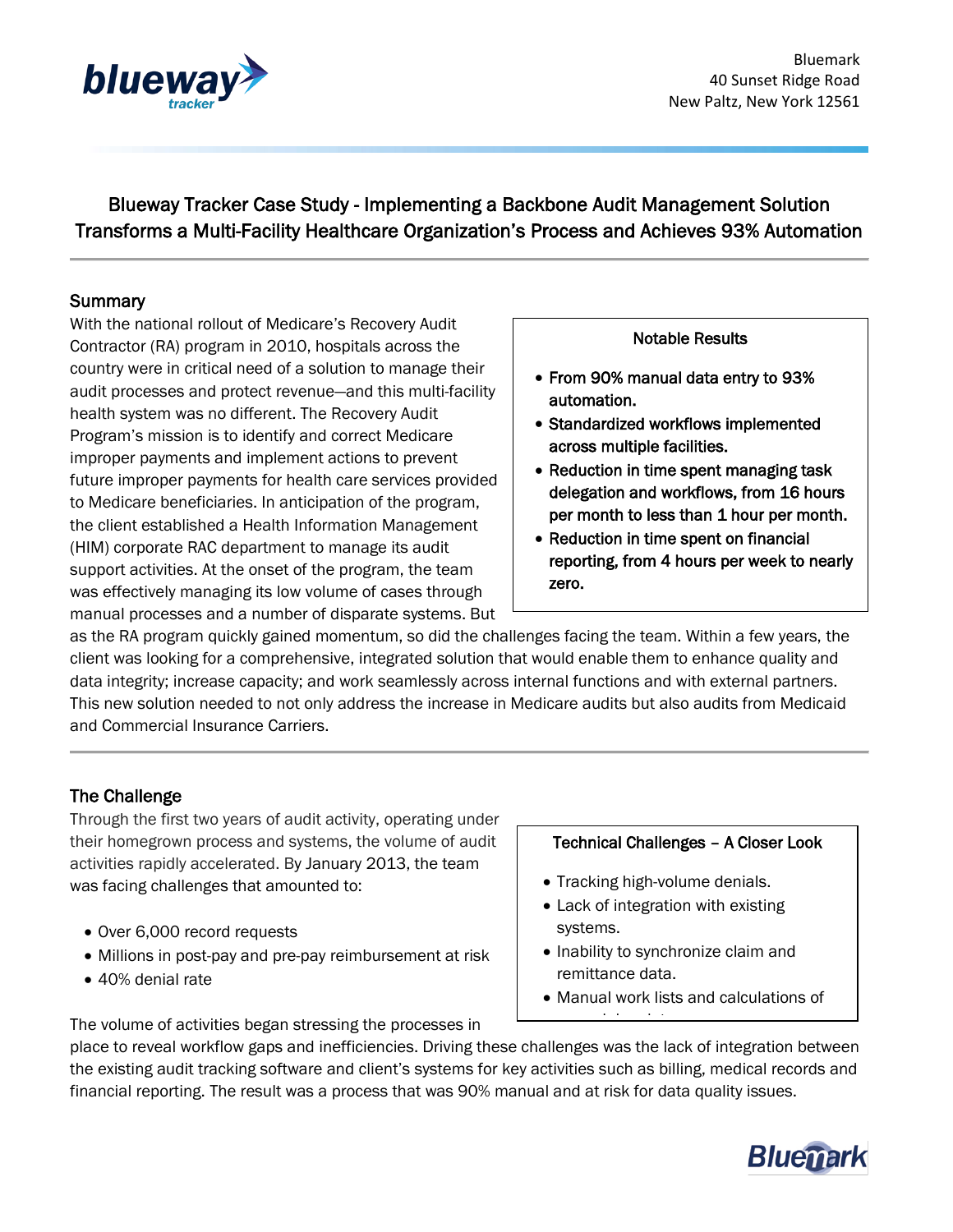

This made it difficult to manage audit support activities among RA department team members, across the organization and with third-party support vendors—all of which impacted the ability to provide timely responses to record requests and appeal deadlines.

Adding further complexity during this time, the number of RA audits was growing. And other Medicare fee-forservice programs commenced audit activity, adding to the volume of work that needed to be managed and tracked. On top of that, the client was expanding. The organization was adding several new facilities that all needed to be integrated into a corporate RA structure that could support consistency and standardization across multiple facilities.

It soon became clear the team did not have the right resources in place to efficiently support its fast-paced and growing needs.

## Identifying a Solution

The client needed a new solution that would provide a strong foundation for the evolution of its RA audit management process—a solution that would enable an integrated, streamlined approach; seamless data sharing; and automated workflows. Manual work that required significant staff time plagued the existing process and often was the result of the audit software not "talking" to the client's other systems.

Identifying a scalable solution also was critical. The organizational expansion underway meant onboarding several new regional facilities to the RA audit management process. Ensuring an easy and painless transition for the end-users would be essential for success.

Beyond the technical requirements of a new solution, the client wanted the support of a technology solutions provider that understood the complexity of RA audits and would facilitate the continued evolution of its audit process. This would mean finding an expert vendor that had the industry understanding to look

## Technical Requirements

- Integration and access for vendor partners.
- Real-time appeal tracking.
- Electronic repository for all correspondence.
- Financial reporting.

ahead, identify potential impacts on the workflows and proactively make appropriate system enhancements to continue to drive efficiency.

After carefully evaluating a number of options, the client chose Bluemark's Blueway Tracker Solution, an integrated, comprehensive audit and workflow management solution equipped to handle all audit types under the Medicare Fee-for-Service program: RA, Pre-Pay Reviews, and CERT, plus Medicaid and commercial payer. Blueway Tracker's core strength is aligning people, processes and disparate systems—acting as the "backbone" that ties together all systems and vendors involved in the audit management process.

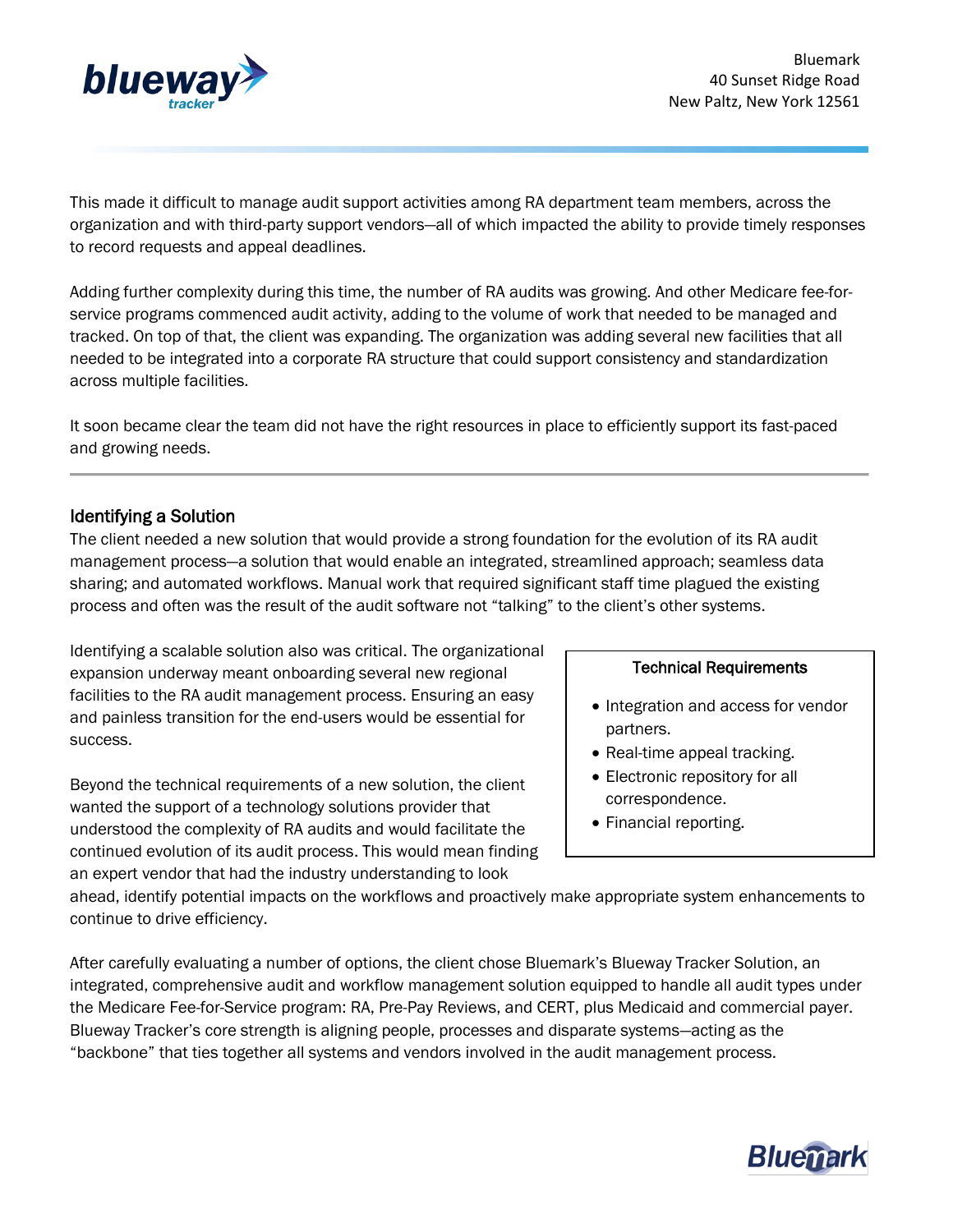

# System Design: The Audit Management Backbone

The business needs defined by the client directed the design of the solution. The Blueway Tracker system provided an ideal foundation, but implementation would need to satisfy the specific requirements of the organization to be considered a success. That meant customizing certain aspects of the solution, accomplished through close collaboration among the project team.

Blueway Tracker was an excellent starting point for many reasons; its existing interface methods were paramount in satisfying the disparate interface requirements. These existing interface methods were leveraged to implement the specified needs of the client. This Figure illustrates the system design at the very highest level. The designed system is built around Blueway Tracker being the backbone that coordinates all system traffic.



The implementation process required strong project

management to ensure all involved parties—both internal client stakeholders and third-party vendors—were aligned and that the systems used by each would be able to communicate seamlessly through the Blueway Tracker backbone.

To ensure success, project managers were required of all vendors that were part of this project, with the client designating a project manager to act as the "alpha" project lead. Standard project management techniques were used throughout the implementation, providing a strong framework and invaluable support given the complicated technical nature of the implementation and the number of parties involved. Written plans, excellent technical interface documents, status calls and strong communication around issues were among the core tools that established a strong foundation for the project's success.

## Key Results

- All facilities have successfully implemented Blueway Tracker with standardized workflows across the system. A strong backbone audit system-with technical capability and understanding of the RA process is necessary for this to happen.
- Real-time work lists available any time to end-users and managers. Helps meet deadlines, allows RA case manager to prioritize team's work and reassign as needed, and tells us how many days left for appeal.